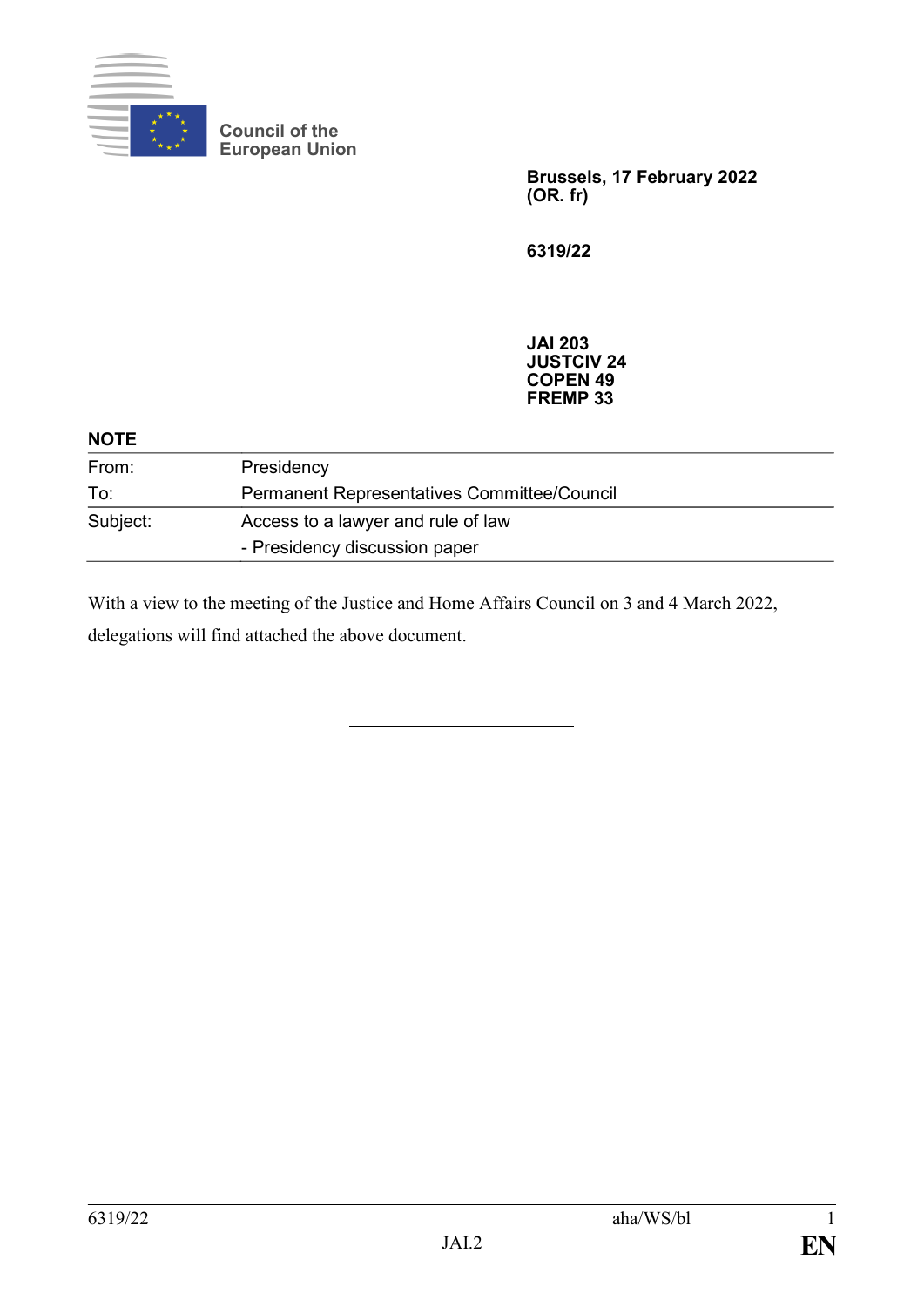Lawyers play an important role in protecting the rule of law and judicial independence, while respecting the separation of powers and fundamental rights. In their duties of advising, representing and providing legal assistance for their clients, they defend the rights and freedoms of individuals, plead before the courts and thus contribute to accessible, intelligible, fair and humane justice.

## **In a state governed by the rule of law, lawyers constitute not only a vital link between individuals and their justice system, but also a sturdy bulwark against any form of arbitrary power.**

As underlined by the European Commission's 2021 Rule of Law Report, an effective justice system requires that lawyers be free to pursue their activities of advising and representing their clients, and bar associations play an important role in helping to guarantee lawyers' independence and professional integrity.

That is why lawyers must carry out their duties with certain guarantees vis-à-vis the public authorities, economic powers, the judiciary, their colleagues, their clients and even their own interests. In that regard, the bar associations within which lawyers are grouped and organised help to ensure their members' independence and professional integrity and provide them with an ethical framework for their work.

The rules governing the legal profession are now primarily enacted at national level. Indeed, there is no universal definition of a lawyer within the EU; rather, it varies from one Member State to another. However, both within and outside the EU, there are calls among lawyers to denounce attacks targeting their profession.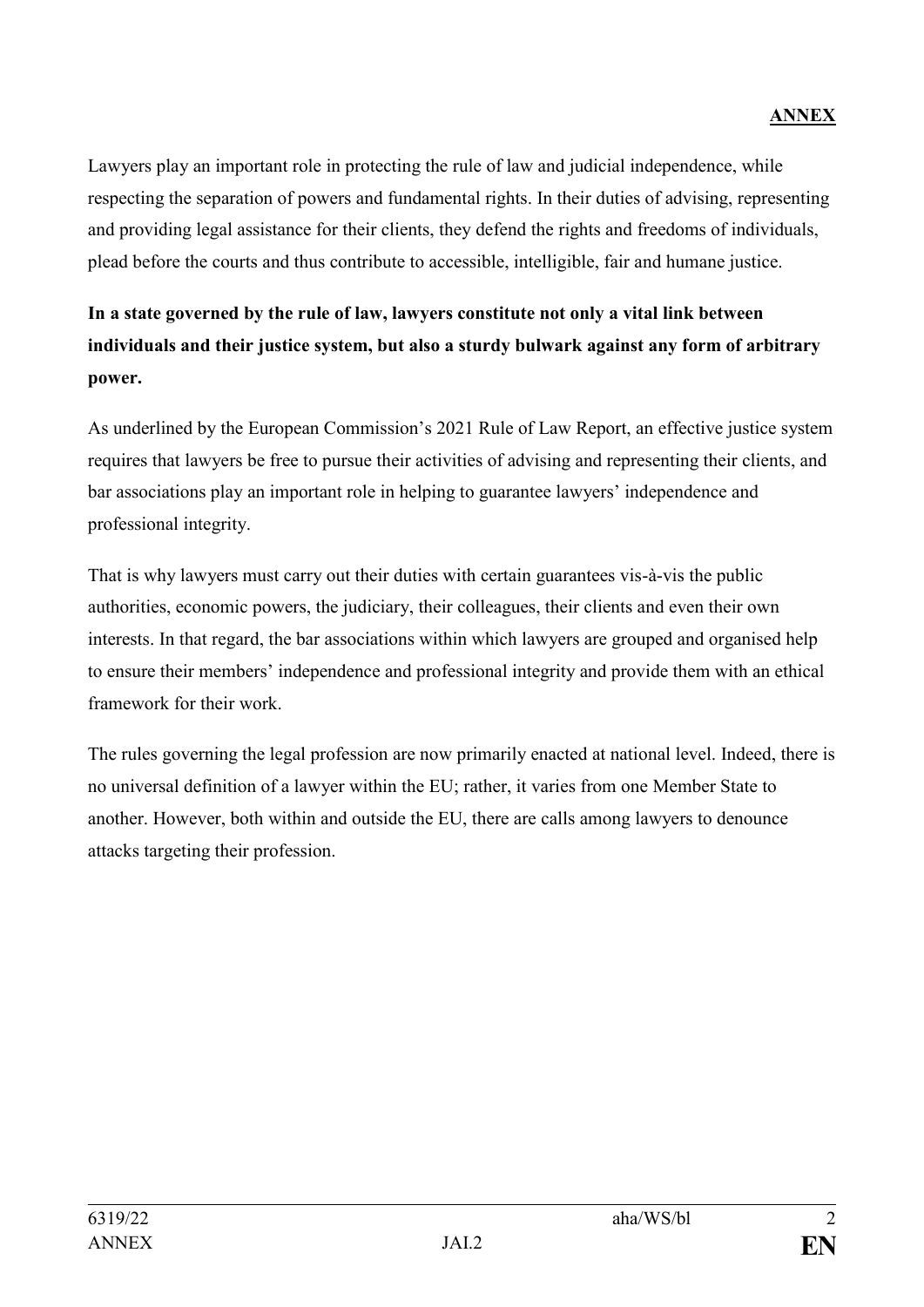Worldwide, some 2 500 lawyers were murdered, arrested or threatened in the exercise of their activities between 2010 and 2020**<sup>1</sup>** . The Council of Bars and Law Societies of Europe (CCBE) notes that on the European continent, where respect for the rule of law remains generally high, attacks on lawyers still occur and take the form of threats, breaches of confidentiality of the client-lawyer relationship, identification of lawyers with their clients and sometimes attempts to hinder the exercise of the profession.

Moreover, attacks on the legal profession are not only targeted at individual lawyers, but may also be aimed at the profession as a whole, whether directly or indirectly.

In general, wherever the rule of law is undermined and judicial independence is attacked, lawyers find themselves in a particularly vulnerable position. It is in that context that the Commission is placing increasing emphasis in its annual Rule of Law Report on examining the situation of lawyers in the various Member States. Given the significant role which they play in ensuring the functioning of the judicial system, in guaranteeing access to justice for their fellow citizens and in protecting fundamental rights and freedoms, lawyers are one of the most targeted professions whenever the rule of law comes under threat.

The 2021 EU Justice Scoreboard**<sup>2</sup>** stresses that bar associations play an important role in guaranteeing lawyers' independence and points out that European standards**<sup>3</sup>** require, amongst other things, freedom of exercise of the profession of lawyer and the independence of the bar associations, and lay down the basic principles of disciplinary proceedings against lawyers.

 $\mathbf{1}$ **<sup>1</sup>** CCBE response of 6 December 2021 to the UN Special Rapporteur on the Independence of Judges and Lawyers' consultation for the preparation of its forthcoming report on protection of lawyers. [https://www.ccbe.eu/fileadmin/speciality\\_distribution/public/documents/HUMAN\\_RIGHTS](https://www.ccbe.eu/fileadmin/speciality_distribution/public/documents/HUMAN_RIGHTS/HR_Position_papers/EN_HR_20211206_CCBE-response-to-the-UN-Special-Rapporteur-on-the-Independence-of-Judges-and-Lawyers.pdf)

[<sup>/</sup>HR\\_Position\\_papers/EN\\_HR\\_20211206\\_CCBE-response-to-the-UN-Special-Rapporteur](https://www.ccbe.eu/fileadmin/speciality_distribution/public/documents/HUMAN_RIGHTS/HR_Position_papers/EN_HR_20211206_CCBE-response-to-the-UN-Special-Rapporteur-on-the-Independence-of-Judges-and-Lawyers.pdf)[on-the-Independence-of-Judges-and-Lawyers.pdf.](https://www.ccbe.eu/fileadmin/speciality_distribution/public/documents/HUMAN_RIGHTS/HR_Position_papers/EN_HR_20211206_CCBE-response-to-the-UN-Special-Rapporteur-on-the-Independence-of-Judges-and-Lawyers.pdf)

<sup>&</sup>lt;sup>2</sup> See in particular Figure 58 ('Independence of Bars and lawyers').

**<sup>3</sup>** Recommendation No. R(2000)21 of the Committee of Ministers of the Council of Europe.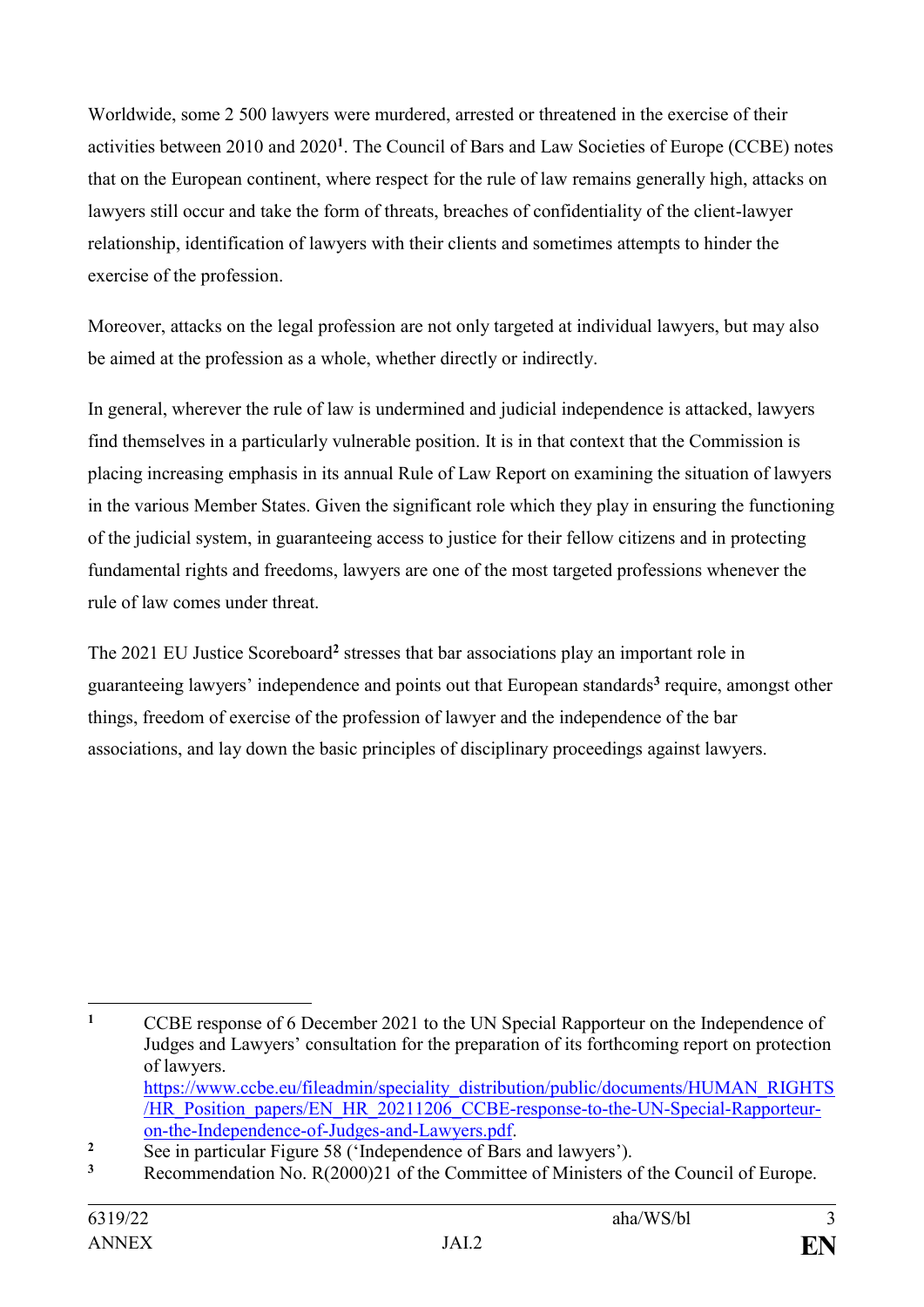In terms of binding instruments, Article 6 of the European Convention for the Protection of Human Rights and Fundamental Freedoms establishes the right to a fair trial, including the right to be represented by a defence counsel. Article 47 of the European Convention for the Protection of Human Rights and Fundamental Freedoms establishes the right to an effective remedy and to a fair trial, and guarantees everyone the possibility of being advised, defended and represented.

As regards soft law instruments, the 1990 United Nations Havana principles**<sup>4</sup>** establish basic principles relating to the role of the Bar. Council of Europe Recommendation No. R (2000)21 on the freedom of exercise of the profession of lawyer**<sup>5</sup>** calls on the States Parties to ensure, amongst other things, the freedom of opinion and expression of lawyers, respect for professional secrecy and the right to protection against all forms of pressure, sanctions or threats.

Within the European Union, the legal profession has been regulated from the perspective of the freedom to provide services. Directive 77/249/EEC of 22 March 1977**<sup>6</sup>** and Directive 98/5/EC of 16 February 1998**<sup>7</sup>** accordingly laid down the rules and conditions for a lawyer to practise, on an ad hoc or permanent basis, in a Member State other than that in which the qualification was obtained.

 $\overline{4}$ **<sup>4</sup>** [Basic Principles on the Role of Lawyers,](https://www.ohchr.org/EN/ProfessionalInterest/Pages/RoleOfLawyers.aspx) adopted by the Eighth United Nations Congress on the Prevention of Crime and the Treatment of Offenders, Havana, Cuba, 27 August to 7 September 1990.

**<sup>5</sup>** [Recommendation No. R\(2000\)21](https://search.coe.int/cm/Pages/result_details.aspx?ObjectId=09000016804d0fc8) of the Committee of Ministers to Member States on the freedom of exercise of the profession of lawyer, adopted on 25 October 2000.

<sup>&</sup>lt;sup>6</sup> [Council Directive 77/249/EEC](https://eur-lex.europa.eu/legal-content/EN/TXT/HTML/?uri=CELEX:31977L0249) of 22 March 1977 to facilitate the effective exercise by lawyers of freedom to provide services.

**<sup>7</sup>** [Directive 98/5/EC](https://eur-lex.europa.eu/legal-content/EN/TXT/PDF/?uri=CELEX:31998L0005) of the European Parliament and of the Council of 16 February 1998 to facilitate practice of the profession of lawyer on a permanent basis in a Member State other than that in which the qualification was obtained.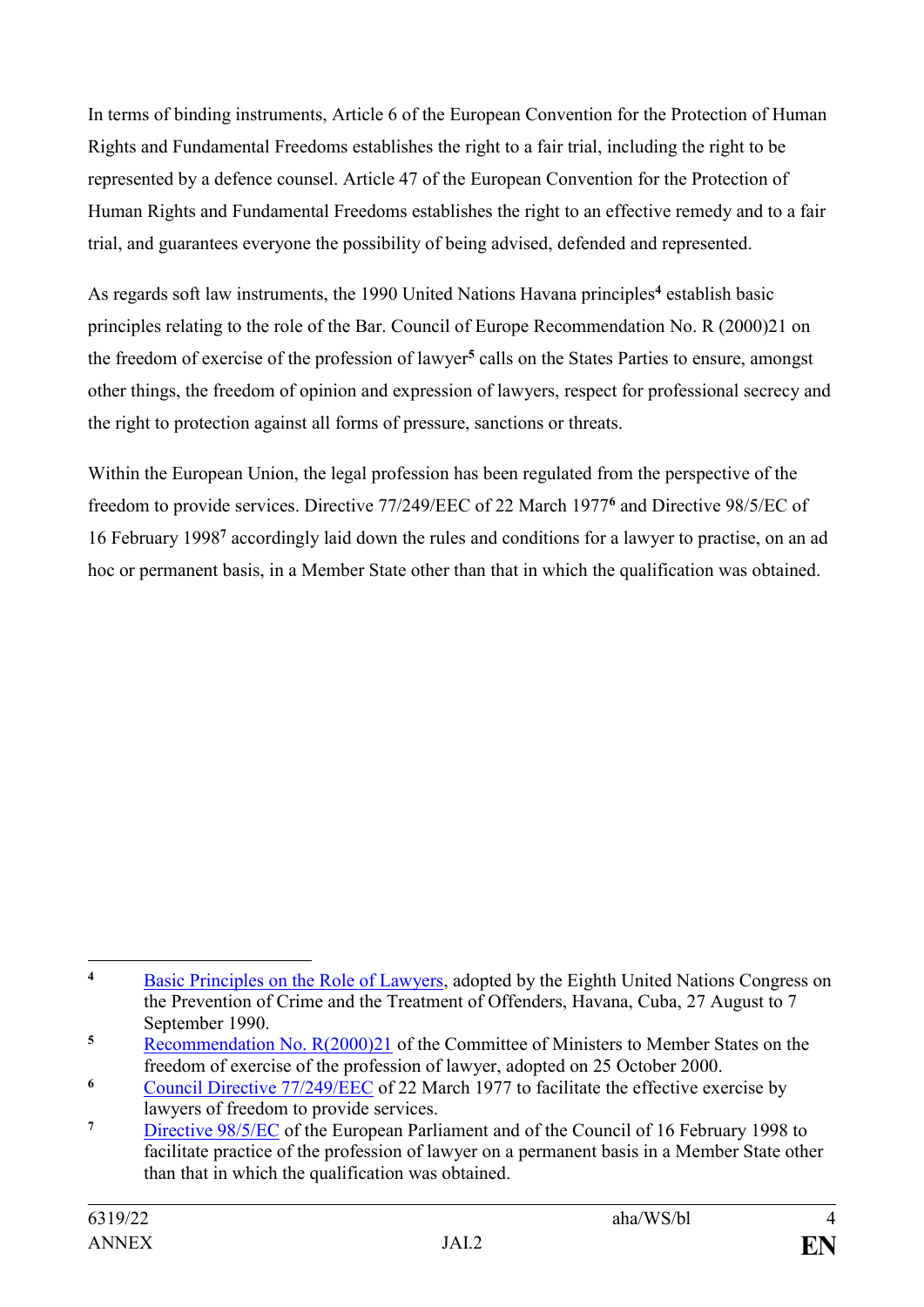The exercise of the profession of lawyer has also been regulated indirectly in secondary legislation in criminal matters, such as Directive 2012/13/EU of 22 May 2012 on the right to information in criminal proceedings**<sup>8</sup>** , or Directive 2013/48/EU of 22 October 2013 on the right of access to a lawyer,**<sup>9</sup>** Article 4 of which establishes the confidentiality of communication between lawyers and their clients.

The European Parliament, in its resolution of 23 March 2006 on the legal professions and the general interest in the functioning of legal systems, already had occasion to ' *recognise[s] fully the crucial role played by the legal professions in a democratic society to guarantee respect for fundamental rights, the rule of law and security in the application of the law, both when lawyers represent and defend clients in court and when they are giving their clients legal advice*'.

However, there are no specific rules governing the status or ethics of the legal profession at EU level**<sup>10</sup>**. In that regard, the Court of Justice of the European Union has consistently held that, in the absence of specific European rules, '*each Member State is in principle free to regulate the exercise of the legal profession in its territory***<sup>11</sup>**', as the rules applicable to that profession may differ greatly from one Member State to another.

While this lack of a common corpus offers considerable flexibility to case law, it prevents any reference to common standards in cases where the independence of lawyers, taken as a whole or individually, is compromised or at the very least contested.

 $\bf{8}$ **<sup>8</sup>** [Directive 2012/13/EU](https://eur-lex.europa.eu/LexUriServ/LexUriServ.do?uri=OJ:L:2012:142:0001:0010:en:PDF) of the European Parliament and of the Council of 22 May 2012 on the right to information in criminal proceedings.

<sup>&</sup>lt;sup>9</sup> [Directive 2013/48/EU](https://eur-lex.europa.eu/LexUriServ/LexUriServ.do?uri=OJ:L:2013:294:0001:0012:EN:PDF) of the European Parliament and of the Council of 22 October 2013 on the right of access to a lawyer in criminal proceedings and in European arrest warrant proceedings, and on the right to have a third party informed upon deprivation of liberty and to communicate with third persons and with consular authorities while deprived of liberty.

**<sup>10</sup>** In 2021, the Council of Bars and Law Societies of Europe adopted a 'Model Code of Conduct for European Lawyers'.

**<sup>11</sup>** CJEU, 19 February 2002, *Wouters et al. v Algemene Raad van de Nederlandse Orde van Advocaten*, [Case C-309/99,](https://eur-lex.europa.eu/legal-content/en/TXT/?uri=CELEX:61999CJ0309) paragraph 99.